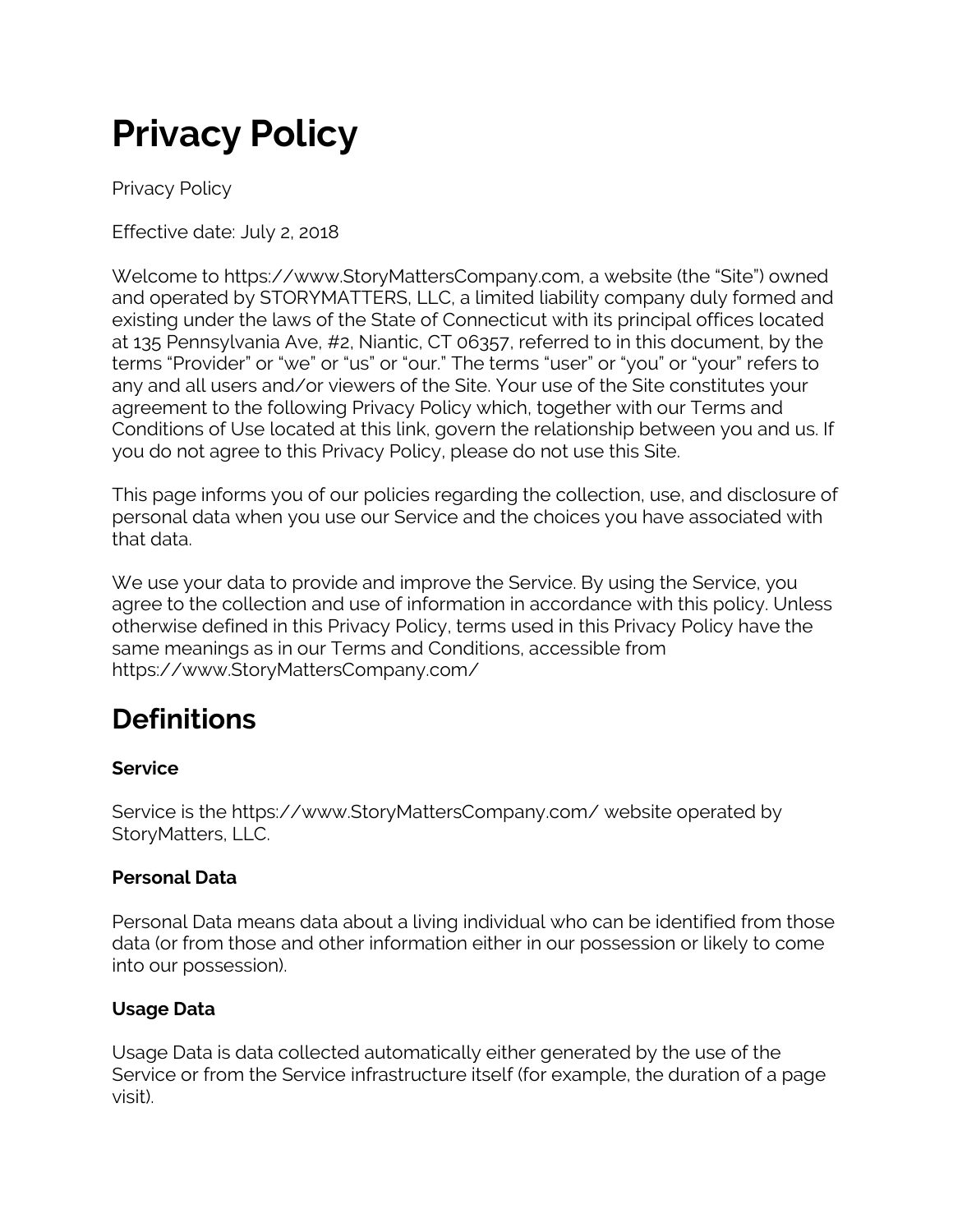#### **Cookies**

Cookies are small pieces of data stored on your device (computer or mobile device).

#### **Data Controller**

Data Controller means the natural or legal person who (either alone or jointly or in common with other persons) determines the purposes for which and the manner in which any personal information are, or are to be, processed.

For the purpose of this Privacy Policy, we are a Data Controller of your Personal Data.

#### **Data Processors (or Service Providers)**

Data Processor (or Service Provider) means any natural or legal person who processes the data on behalf of the Data Controller.

We may use the services of various Service Providers in order to process your data more effectively.

#### **Data Subject (or User)**

Data Subject is any living individual who is using our Service and is the subject of Personal Data.

### **Information Collection and Use**

We collect several different types of information for various purposes to provide and improve our Service to you.

### **Types of Data Collected**

#### **Personal Data**

While using our Service, we may ask you to provide us with certain personally identifiable information that can be used to contact or identify you ("Personal Data"). Personally identifiable information may include, but is not limited to:

- Email address
- First name and last name
- Cookies and Usage Data

We may use your Personal Data to contact you with newsletters, marketing or promotional materials and other information that may be of interest to you. You may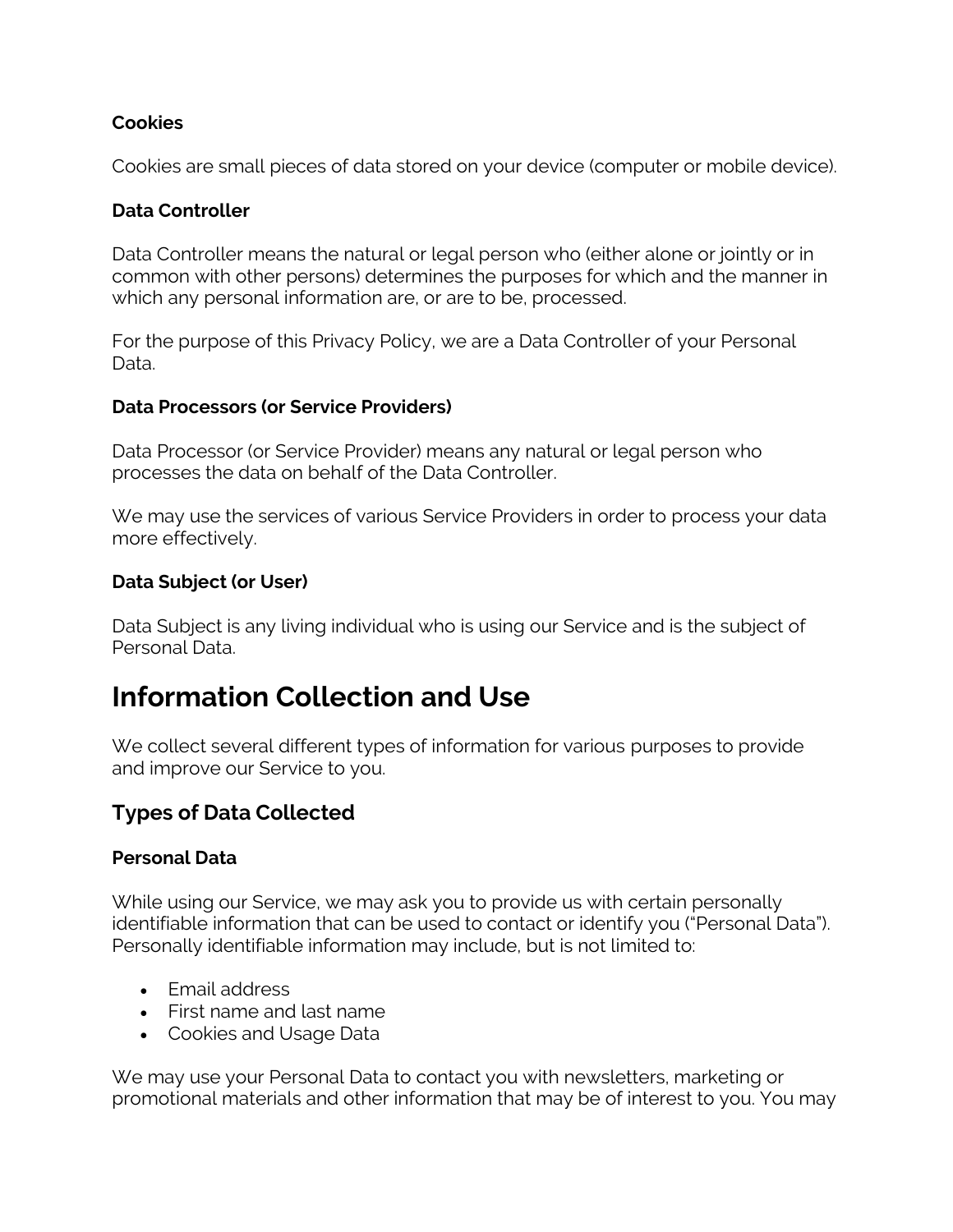opt out of receiving any, or all, of these communications from us by following the unsubscribe link or instructions provided in any email we send.

### **Usage Data**

We may also collect information how the Service is accessed and used ("Usage Data"). This Usage Data may include information such as your computer's Internet Protocol address (e.g. IP address), browser type, browser version, the pages of our Service that you visit, the time and date of your visit, the time spent on those pages, unique device identifiers and other diagnostic data.

### **Tracking Cookies Data**

We use cookies and similar tracking technologies to track the activity on our Service and hold certain information.

Cookies are files with small amount of data which may include an anonymous unique identifier. Cookies are sent to your browser from a website and stored on your device. Tracking technologies also used are beacons, tags, and scripts to collect and track information and to improve and analyze our Service.

You can instruct your browser to refuse all cookies or to indicate when a cookie is being sent. However, if you do not accept cookies, you may not be able to use some portions of our Service.

Examples of Cookies we use:

- **Session Cookies.** We use Session Cookies to operate our Service.
- **Preference Cookies.** We use Preference Cookies to remember your preferences and various settings.
- **Security Cookies.** We use Security Cookies for security purposes.

### **Use of Data**

StoryMatters, LLC uses the collected data for various purposes:

- To provide and maintain our Service
- To notify you about changes to our Service
- To allow you to participate in interactive features of our Service when you choose to do so
- To provide customer support
- To gather and analyze valuable information so that we can improve our **Service**
- To monitor the usage of our Service
- To detect, prevent and address technical issues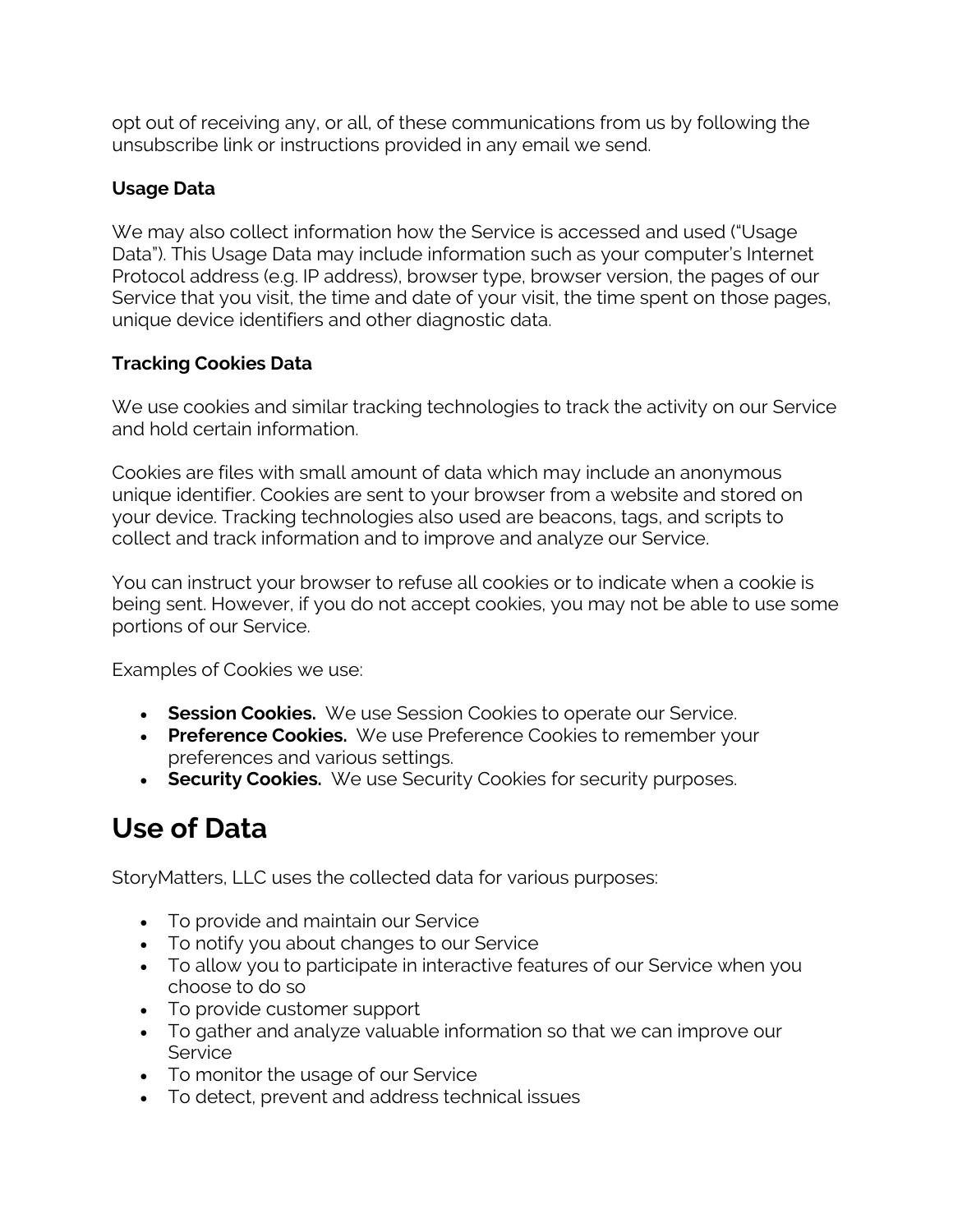To provide you with news, special offers and general information about other goods, services and events which we offer that are similar to those that you have already purchased or enquired about unless you have opted not to receive such information

### **Legal Basis for Processing Personal Data Under General Data Protection Regulation (GDPR)**

If you are from the European Economic Area (EEA), the legal basis for collecting and using the personal information described in this Privacy Policy depends on the Personal Data we collect and the specific context in which we collect it.

StoryMatters, LLC may process your Personal Data because:

- We need to perform a contract with you
- You have given us permission to do so
- The processing is in our legitimate interests and it's not overridden by your rights
- For payment processing purposes
- To comply with the law

# **Retention of Data**

StoryMatters, LLC will retain your Personal Data only for as long as is necessary for the purposes set out in this Privacy Policy. We will retain and use your Personal Data to the extent necessary to comply with our legal obligations (for example, if we are required to retain your data to comply with applicable laws), resolve disputes, and enforce our legal agreements and policies.

StoryMatters, LLC will also retain Usage Data for internal analysis purposes. Usage Data is generally retained for a shorter period of time, except when this data is used to strengthen the security or to improve the functionality of our Service, or we are legally obligated to retain this data for longer time periods.

# **Transfer of Data**

Your information, including Personal Data, may be transferred to — and maintained on — computers located outside of your state, province, country or other governmental jurisdiction where the data protection laws may differ than those from your jurisdiction.

If you are located outside United States and choose to provide information to us, please note that we transfer the data, including Personal Data, to United States and process it there.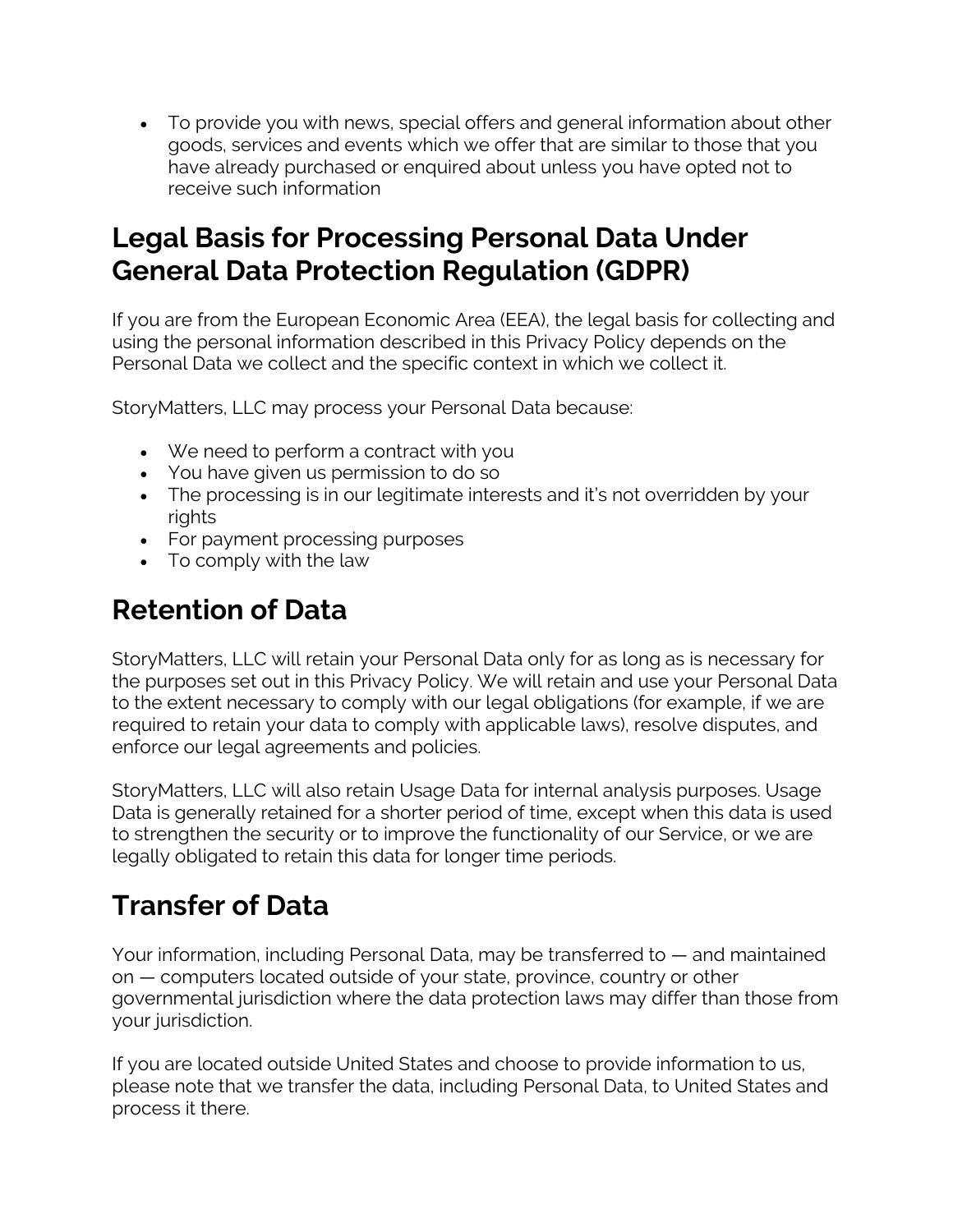Your consent to this Privacy Policy followed by your submission of such information represents your agreement to that transfer.

StoryMatters, LLC will take all steps reasonably necessary to ensure that your data is treated securely and in accordance with this Privacy Policy and no transfer of your Personal Data will take place to an organization or a country unless there are adequate controls in place including the security of your data and other personal information.

### **Disclosure of Data**

### **Disclosure for Law Enforcement**

Under certain circumstances, StoryMatters, LLC may be required to disclose your Personal Data if required to do so by law or in response to valid requests by public authorities (e.g. a court or a government agency).

### **Legal Requirements**

StoryMatters, LLC may disclose your Personal Data in the good faith belief that such action is necessary to:

- To comply with a legal obligation
- To protect and defend the rights or property of StoryMatters, LLC
- To prevent or investigate possible wrongdoing in connection with the Service
- To protect the personal safety of users of the Service or the public
- To protect against legal liability

### **Security of Data**

The security of your data is important to us, but remember that no method of transmission over the Internet, or method of electronic storage is 100% secure. While we strive to use commercially acceptable means to protect your Personal Data, we cannot guarantee its absolute security.

# **"Do Not Track" Signals**

We do not support Do Not Track ("DNT"). Do Not Track is a preference you can set in your web browser to inform websites that you do not want to be tracked.

You can enable or disable Do Not Track by visiting the Preferences or Settings page of your web browser.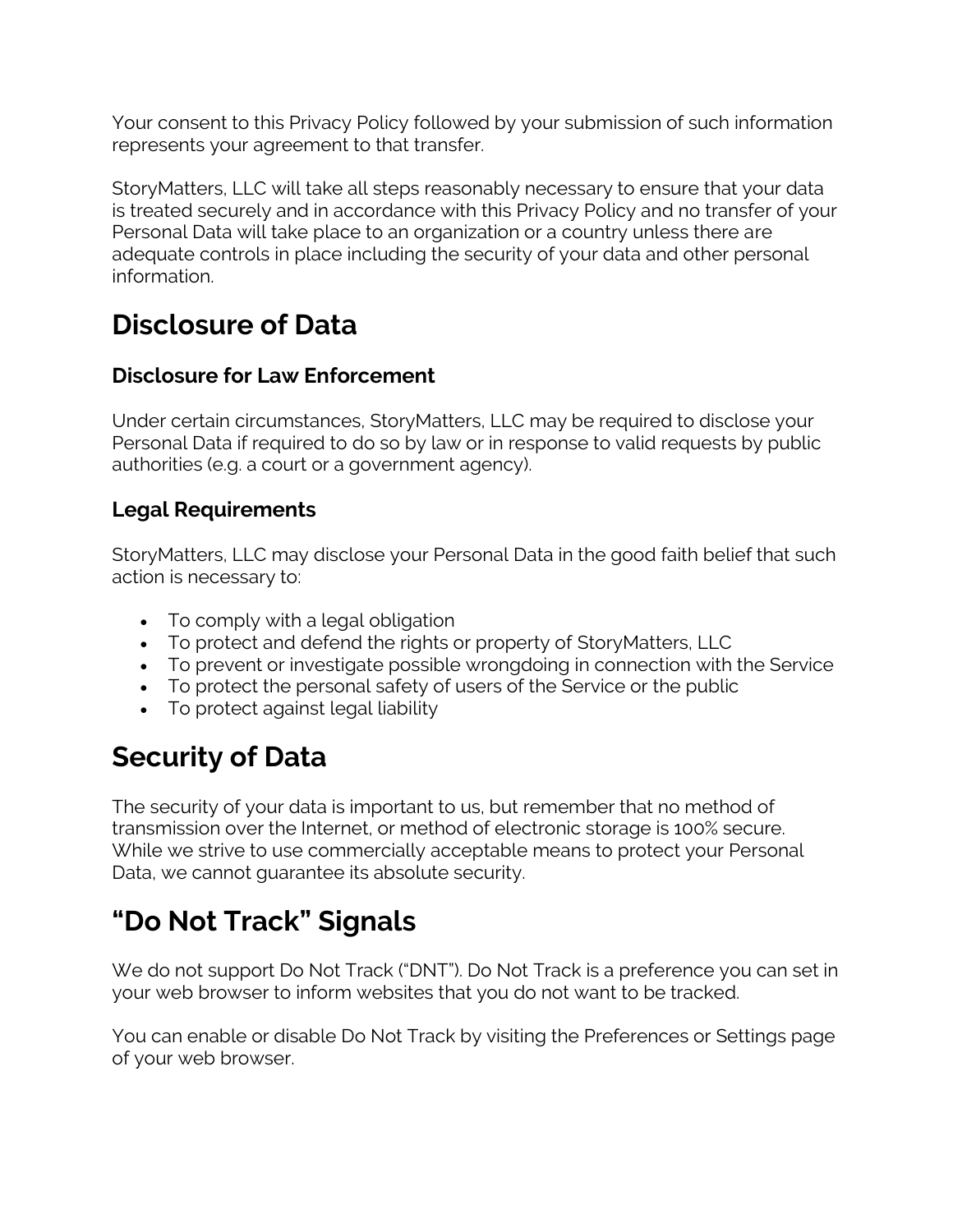### **Your Data Protection Rights Under General Data Protection Regulation (GDPR)**

If you are a resident of the European Economic Area (EEA), you have certain data protection rights. StoryMatters, LLC aims to take reasonable steps to allow you to correct, amend, delete, or limit the use of your Personal Data.

If you wish to be informed what Personal Data we hold about you and if you want it to be removed from our systems, please contact us.

In certain circumstances, you have the following data protection rights:

**The right to access, update or to delete the information we have on you.**  Whenever made possible, you can access, update or request deletion of your Personal Data directly within your account settings section. If you are unable to perform these actions yourself, please contact us to assist you.

**The right of rectification.** You have the right to have your information rectified if that information is inaccurate or incomplete.

**The right to object.** You have the right to object to our processing of your Personal Data.

**The right of restriction.** You have the right to request that we restrict the processing of your personal information.

**The right to data portability.** You have the right to be provided with a copy of the information we have on you in a structured, machine-readable and commonly used format.

**The right to withdraw consent.** You also have the right to withdraw your consent at any time where StoryMatters, LLC relied on your consent to process your personal information.

Please note that we may ask you to verify your identity before responding to such requests.

You have the right to complain to a Data Protection Authority about our collection and use of your Personal Data. For more information, please contact your local data protection authority in the European Economic Area (EEA).

### **Service Providers**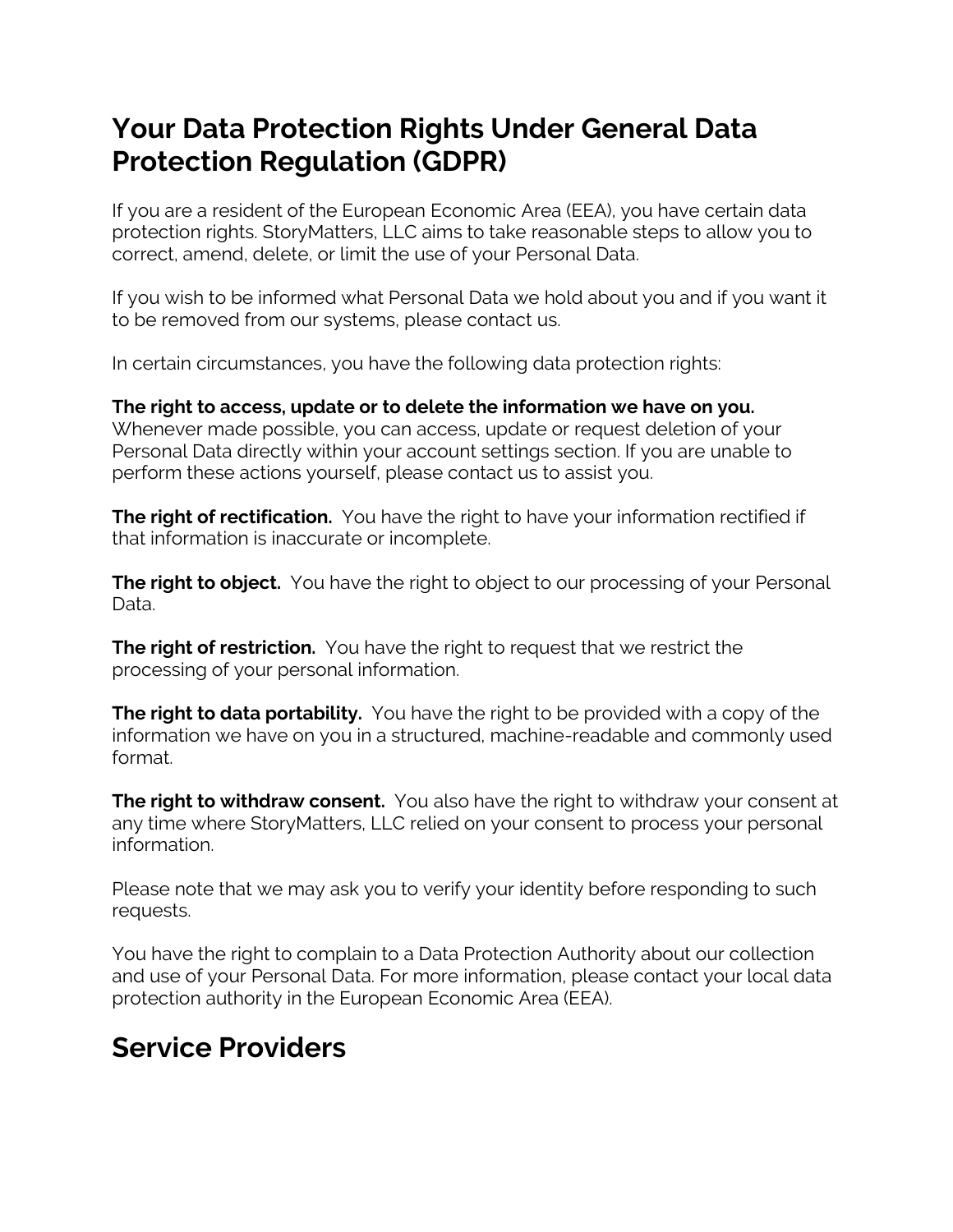We may employ third party companies and individuals to facilitate our Service ("Service Providers"), to provide the Service on our behalf, to perform Servicerelated services or to assist us in analyzing how our Service is used.

These third parties have access to your Personal Data only to perform these tasks on our behalf and are obligated not to disclose or use it for any other purpose.

### **Analytics**

We may use third-party Service Providers to monitor and analyze the use of our Service.

### **Google Analytics**

Google Analytics is a web analytics service offered by Google that tracks and reports website traffic. Google uses the data collected to track and monitor the use of our Service. This data is shared with other Google services. Google may use the collected data to contextualize and personalize the ads of its own advertising network.

You can opt-out of having made your activity on the Service available to Google Analytics by installing the Google Analytics opt-out browser add-on. The add-on prevents the Google Analytics JavaScript (ga.js, analytics.js, and dc.js) from sharing information with Google Analytics about visits activity.

For more information on the privacy practices of Google, please visit the Google Privacy Terms web page:<http://www.google.com/intl/en/policies/privacy/>

### **Payments**

We may provide paid services within the Service. In that case, we use third-party services for payment processing (e.g. payment processors).

**We will not store or collect your payment card details**. That information is provided directly to our third-party payment processors whose use of your personal information is governed by their Privacy Policy. These payment processors adhere to the standards set by PCI-DSS as managed by the PCI Security Standards Council, which is a joint effort of brands like Visa, Mastercard, American Express and Discover. PCI-DSS requirements help ensure the secure handling of payment information.

The payment processors we work with are:

### **PayPal**